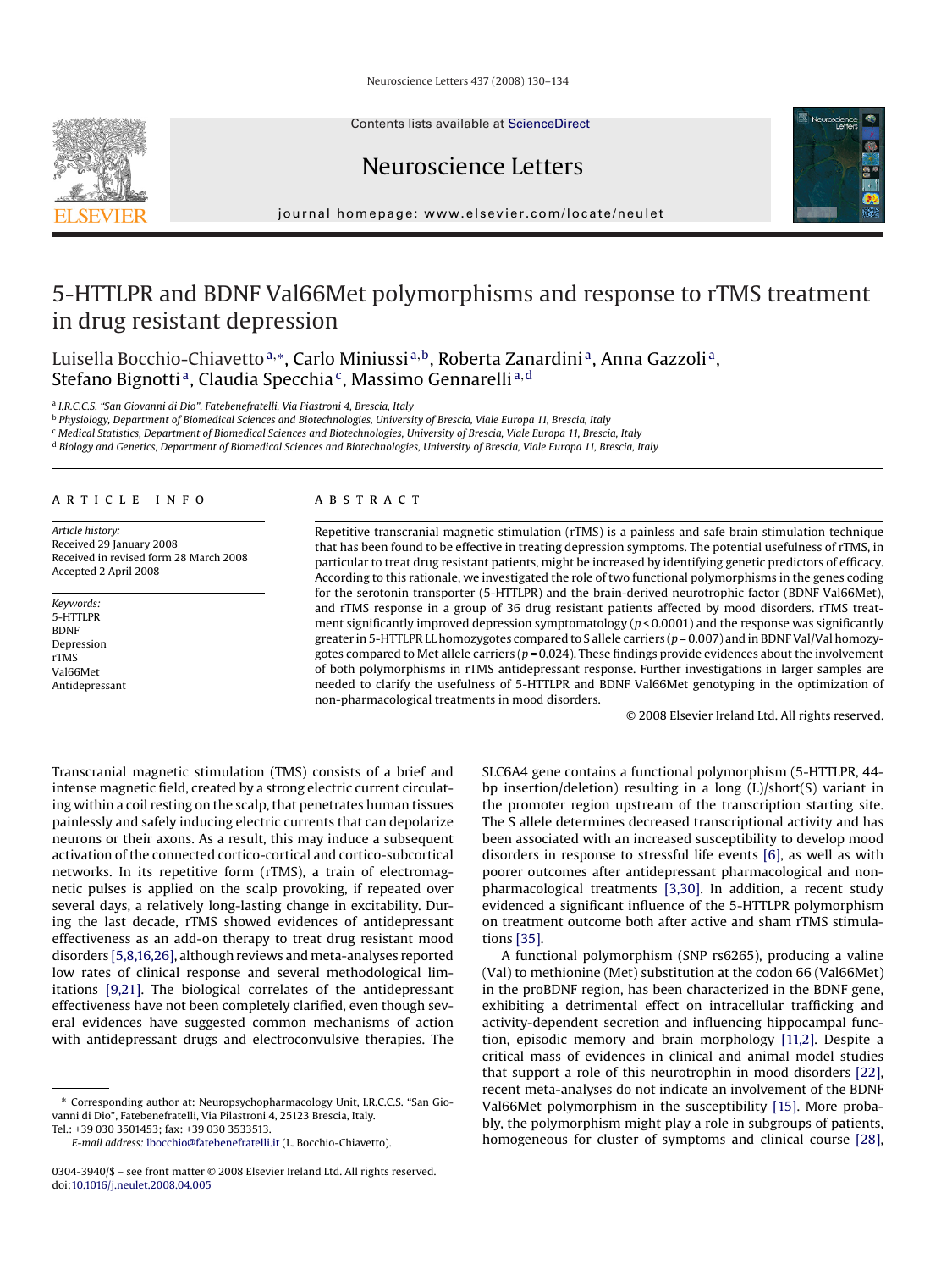exposure to other genetic or environmental risk factors [\[19\],](#page-3-0) or resistance to drug treatment [\[1\].](#page-3-0)

In this context, in order to investigate the potential of a "pharmacogenetic approach" when tailoring non-pharmacological treatments for mood disorders, we have analyzed possible associations between the two functional polymorphisms in the SLC6A4 and BDNF genes and the response to rTMS in a group of drug resistant patients affected by mood disorders.

Thirty-six patients (29 females, 7 males; mean  $age \pm S.D.$ : 59.67  $\pm$  13.24 years; mean age at onset  $\pm$  S.D.: 40.35  $\pm$  15.03 years) with depression symptomatology/symptoms planning to receive rTMS treatment were enrolled in the study by the Psychiatric Unit of IRCCS Fatebenefratelli (Brescia, Italy), after the approval of the study protocol by the local Ethics Committee and the obtainment of their informed consents. All subjects were of Caucasoid ancestry and were living in the Northern Italy. The DSM IV diagnoses were major depression for 31 subjects and bipolar disorder (depressive phase) for five subjects and were formulated, by an expert psychiatrist after meticulous diagnostic interviews. Severity of illness was assessed using the 21-item Hamilton rating scale for depression (HAMD). Criteria for inclusion were as follow: baseline HAMD  $(HAMD<sub>0</sub>) \ge 17$  and resistance to drug treatment defined as failure to response in the current episode to at least two classes of antidepressants (courses of at least 8 weeks at standard dosages) (stage II definition: [\[32\]\).](#page-4-0) Exclusion criteria were pregnancy, major medical or neurological disorders beyond the exclusion criteria for rTMS [\[33\].](#page-4-0)

The patients were deliberately not withdrawn from their current drug treatment before the trial, and they were kept under constant medication for 3 months prior to the enrolment and for the entire study duration. In particular, 24 patients were receiving mono- or combined therapies with selective serotonin reuptake inhibitors (SSRIs), while 12 subjects were taking other antidepressants. The mean dose as imipramine equivalents was  $148.56 \pm 49.77$ . Twelve patients were receiving a concomitant treatment with typical (seven subjects) and atypical antipsychotics (five subjects).

All the 36 subjects underwent an active rTMS treatment as described elsewhere [\[23\].](#page-4-0) In particular, frequency of stimulation was 1 Hz for 18 subjects and 17 Hz for the other 18 subjects; these two frequencies had been previously found to have similar effectiveness on depression [\[23\]. r](#page-4-0)TMS treatment consisted of five consecutive sessions of stimulation (in the morning) separated by 24 h.

A subgroup of 15 subjects (not different in any clinical or demographic variable from the subgroup of 21 subjects that received only active rTMS) underwent also a sham treatment as they have been included in a clinical trial setting with a double-blind, placebocontrolled, cross-over design [\[23\].](#page-4-0) The two blocks of active and sham stimulations were separated by an interval of 8 weeks: six patients received real stimulation first, and nine first underwent ineffective sham stimulation. In the sham treatment, a 25 mm thick plywood shield, build to appear as an integral part of the apparatus, was interposed between the coil itself and the scalp, separating the two ones. The ventral surface of the coil was upside down and stimulus intensity was substantially decreased at 60% below motor threshold. This 'placebo condition' has been shown completely ineffective in inducing cortical excitability [\[23\].](#page-4-0)

Before starting the first stimulation session ( $HAMD<sub>0</sub>$ ), and after the last one ( $HAMD<sub>1</sub>$ ), clinical evaluations were performed and severity of illness was assessed by HAMD scores. Response to treatment was defined as percentage decrease in HAMD scores (%HAMD). An expert psychiatrist blind to the treatment performed the ratings.

A blood sample for DNA extraction was taken from each subject in the morning of the first day of treatment.

Genomic DNA was isolated using a commercially available kit (GENTRA).

At the end of all clinical evaluations, genotyping of 5-HTTLPR and BDNF Val66Met was conducted as previously described [\[17,24\].](#page-3-0) Demographic and clinical characteristics in the samples stratified for genotype were described either in terms of mean  $\pm$  S.D. if quantitative, or in proportional terms. After checking for normality, paired and Student's *t*-tests were used when appropriate to evaluate differences in quantitative variables. Qualitative variables were tested by means of  $\chi^2$  and Fisher tests.

%HAMD variation in treatment response was evaluated in a linear regression model. Every demographic, clinical and genetic covariate was tested in a univariate analysis. A multiple regression was used to examine the simultaneous contribution of the significant covariates and their interaction to the outcome variable. Statistical analyses were performed using SPSS, Version 13.0 (website: [http://www.spss.com\)](http://www.spss.com/). Power analysis was conducted using the software QUANTO Version 1.2 (website: <http://hydra.usc.edu/gxe>).

Active rTMS treatment significantly improved depression symptomatology in the whole study group of 36 subjects (mean values  $\pm$  S.D.: HAMD<sub>0</sub> = 23.19  $\pm$  5.12; HAMD<sub>1</sub> = 17.50  $\pm$  6.91; *t* = 6.51, *p* < 0.0001) with an average percentage improvement of 25.29% (%HAMD). No demographic (sex, age) or clinical variables (diagnosis, age at onset, number of previous treatments,  $HAMD_0$  scores, type of drug SSRIs/others, dosage as imipramine equivalents, antipsychotic treatment, and rTMS protocol 1 Hz/17 Hz) were found to be statistically associated with rTMS response at univariate analysis.

Genotype distributions were:  $LL = 10$ ,  $SL = 18$ , and  $SS = 8$  for 5-HTTLPR polymorphism; and Val/Val = 20, Met/Val = 14, and Met/Met = 2 for BDNF Val66Met. Genotypic groups were compared considering a dominant effect of minor alleles for both polymorphisms, hypothesized on the basis of evidences coming from functional studies on cortical excitability and plasticity [\[12,20\]](#page-3-0) and data from studies on antidepressant response [\[30\]. A](#page-4-0)s shown in [Table 1,](#page-2-0) no significant differences were observed in demographic characteristics (age, sex), clinical features (diagnosis, age at onset, number of previous treatments,  $HAMD<sub>0</sub>$  scores), types of pharmacological treatment during the study (SSRIs vs. other antidepressants, dosage as imipramine equivalents, concomitant antipsychotic treatments), and rTMS treatment protocols (1 Hz vs. 17 Hz) in the samples defined by 5-HTTLPR and BDNF Val66Met genotypes (major allele homozygotes vs. minor allele carriers). [\(Fig. 1a](#page-2-0): 5-HTTLPR LL homozygote 10 subjects:  $\%$ HAMD = 40.49  $\pm$  25.57; S carrier 26 subjects: %HAMD =  $19.44 \pm 17.51$ ; [Fig. 1b](#page-2-0): BDNF Val/Val homozygote 20 subjects:  $\%$ HAMD = 32.36  $\pm$  21.23; Met carrier 16 subjects: %HAMD =  $16.45 \pm 19.90$ .) Univariate regression analysis resulted in a significant increase in percentage symptom improvement after rTMS treatment for both 5-HTTLPR LL and BDNF Val/Val homozygotes (5-HTTLPR S carriers:  $r^2$  = 0.191,  $\beta$  = -0.437,  $p$  = 0.008; BDNF Met carriers:  $r^2 = 0.134$ ,  $\beta = -0.366$ ,  $p = 0.028$ ). Multiple linear regression, simultaneously taking into account both 5-HTTLPR S carrier and BDNF Met carrier genotypes, showed an independent and more significant effect of both polymorphisms on %HAMD reduction (5-HTTLPR S carriers:  $r^2 = 0.308$ ,  $\beta = -0.418$ ,  $p = 0.007$ ; BDNF Met carriers:  $r^2 = 0.308$ ,  $\beta = -0.343$ ,  $p = 0.024$ ) after rTMS treatment. Finally, the interaction between genotypes carrying minor alleles of both polymorphisms was tested in the regression model and was found to be not significant.

The independent effects of both polymorphisms were confirmed also in a extended analysis of multiple linear regression considering the effects of main covariates (sex, diagnosis, rTMS protocol, imipramine equivalents, antipsychotic treatment) (see Table A Supplementary Results).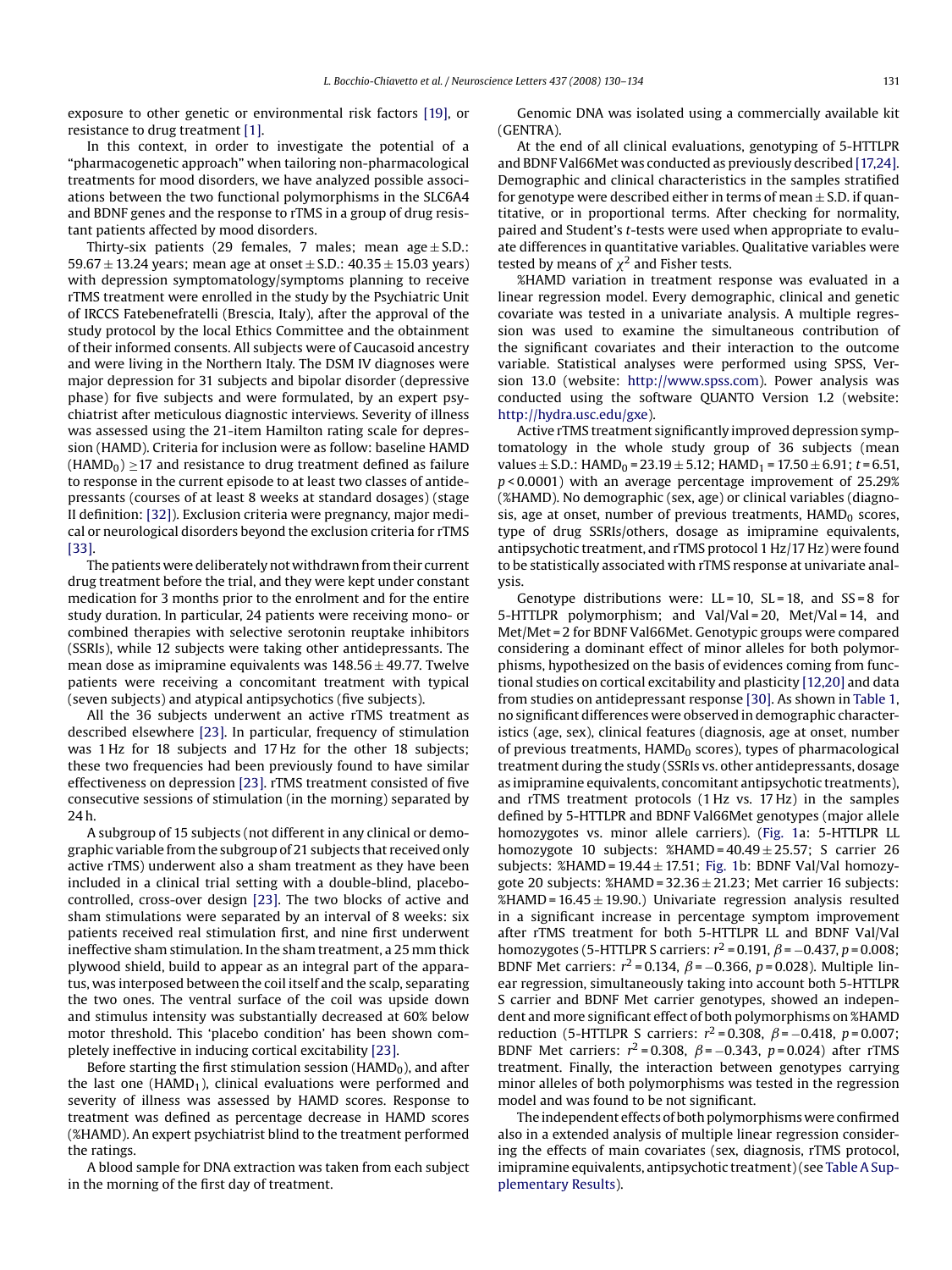#### <span id="page-2-0"></span>**Table 1**

Patient demographic and clinical characteristics in the sample stratified for 5-HTTLPR and BDNF Val66Met genotypes

|                                             | 5-HTTLPR           |                    |       | <b>BDNF Val66Met</b> |                    |       |
|---------------------------------------------|--------------------|--------------------|-------|----------------------|--------------------|-------|
|                                             | <b>LL</b>          | S carriers         | p     | Val/Val              | Met carriers       | p     |
| Number of subjects                          | 10                 | 26                 |       | 20                   | 16                 |       |
| Diagnosis                                   |                    |                    |       |                      |                    |       |
| Major depression                            | 8                  | 23                 |       | 18                   | 13                 |       |
| Bipolar disorder                            |                    | 3                  |       | $\overline{2}$       | 3                  |       |
| Age <sup>a</sup>                            | $58.20 \pm 14.98$  | $60.23 \pm 12.79$  | 0.686 | $56.10 \pm 13.71$    | $64.13 \pm 11.53$  | 0.070 |
| Sex (males) <sup>b</sup>                    | 3(0.30)            | 4(0.15)            | 0.370 | 3(0.15)              | 4(0.25)            | 0.675 |
| Age at onset <sup>a</sup>                   | $41.70 \pm 12.82$  | $39.79 \pm 16.08$  | 0.741 | $37.30 \pm 14.80$    | $44.71 \pm 14.76$  | 0.160 |
| Previous treatments <sup>a</sup>            | $2.80 \pm 0.79$    | $2.92 \pm 1.21$    | 0.782 | $2.79 \pm 0.98$      | $3.00 \pm 1.25$    | 0.585 |
| $HAMD_0^a$                                  | $23.40 \pm 6.64$   | $23.12 \pm 4.56$   | 0.884 | $24.10 \pm 5.60$     | $22.06 \pm 4.34$   | 0.241 |
| Antidepressants (SSRIs/others) <sup>b</sup> | 6(0.60)            | 18(0.69)           | 0.599 | 14(0.70)             | 10(0.63)           | 0.635 |
| Imipramine equivalents <sup>a</sup>         | $155.79 \pm 55.97$ | $145.78 \pm 48.08$ | 0.596 | $137.03 \pm 41.73$   | $162.95 \pm 56.35$ | 0.122 |
| Antipsychotics <sup>b</sup>                 | 3(0.30)            | 9(0.34)            | 1.00  | 6(0.30)              | 6(0.37)            | 0.635 |
| rTMS protocol (17 Hz:1 Hz) <sup>b</sup>     | (5:5)              | (13:13)            | 1.00  | (10:10)              | (8:8)              | 0.643 |

 $a$  Mean value  $+$  S.D.

**b** Frequency.

Given our sample size, a post hoc analysis based on the allele frequencies calculated from the sample genotype distribution revealed a power of 81.33% and 65.39%, respectively to evidence the observed effects on %HAMD reduction for 5-HTTLPR and BDNF Val66Met minor allele carriers.

The subgroup of subjects that underwent also the sham rTMS treatment showed an average symptom improvement of 13.05% (mean values  $\pm$  S.D.: HAMD<sub>0</sub> = 24.53  $\pm$  4.79; HAMD<sub>1</sub> = 21.13  $\pm$  4.53; *t* = 3.37, *p* < 0.01). No differences in %HDRS score have been found after sham treatment, between carrier and non-carrier of minor alleles for either polymorphisms (5-HTTLPR LL homozygote three subjects:  $\frac{\text{MAMD}}{= 8.78 \pm 4.23}$ , S carrier 12 subjects: %HAMD = 14.11 ± 16.83, *F* = 0.281, *p* = 0.605; BDNF Val/Val homozygote 10 subjects:  $\%$ HAMD = 16.52  $\pm$  10.64, Met carrier five subjects: %HAMD = 6.11 ± 21.46, *F* = 1.640, *p* = 0.223).

The present findings provide direct evidence of a role of the 5-HTTLPR and BDNF Val66Met functional polymorphisms in the improvement of depression symptoms after rTMS treatment. In particular, the response to rTMS was increased (average improvement > 30%) in 5-HTTLPR LL and BDNF Val/Val homozygote subjects for the genetic variants associated with increased protein activity. The effects of the two polymorphisms in our sample were independent and no other demographic and clinical variable was found to affect rTMS response. On the contrary, no influence of either polymorphism on symptom improvement was observed after sham treatment in a subsample of the same subjects.

The findings on the influence of BDNF Val66Met on rTMS treatment were novel evidences, while the data on 5-HTTLPR were partially overlapping recent results [\[35\],](#page-4-0) obtained in sample of 99 subject that merged together drug resistant and non-resistant patients from two randomized studies on rTMS effectiveness as add-on therapy to pharmacological treatment. In this study the authors reported an involvement of the polymorphism in the response to treatment after both active and sham rTMS stimulations. The divergences in the influence of 5-HTTLPR on the response to sham treatment could be explained considering the different experimental settings: the cross-over design of our study on drug resistant patients in stable pharmacological treatment for at least 3 months before the enrolment might be more adequate to avoid spurious effects of the polymorphism on the response to concomitant drug treatment and on depressive episode length in subjects receiving the placebo treatment, as suggested by [\[35\]](#page-4-0) and colleagues. However, our data on sham response are only explorative considering the reduced group of subject that underwent also the inactive



**Fig. 1.** %HAMD improvement (mean ± standard deviation) after rTMS treatment in 5-HTTLPR LL vs. S carriers (a) 5-HTTLPR LL homozygotes: %HAMD = 40.49 ± 25.57; S carriers: %HAMD = 19.44 ± 17.51; *F* = 8.03, *p* = 0.008) and in BDNF Val/Val vs. Met carriers (b) BDNF Val/Val homozygotes: %HAMD = 32.36 ± 21.23; Met carriers: %HAMD = 16.45 ± 19.90; *F* = 5.27, *p* = 0.028). Label = subject code.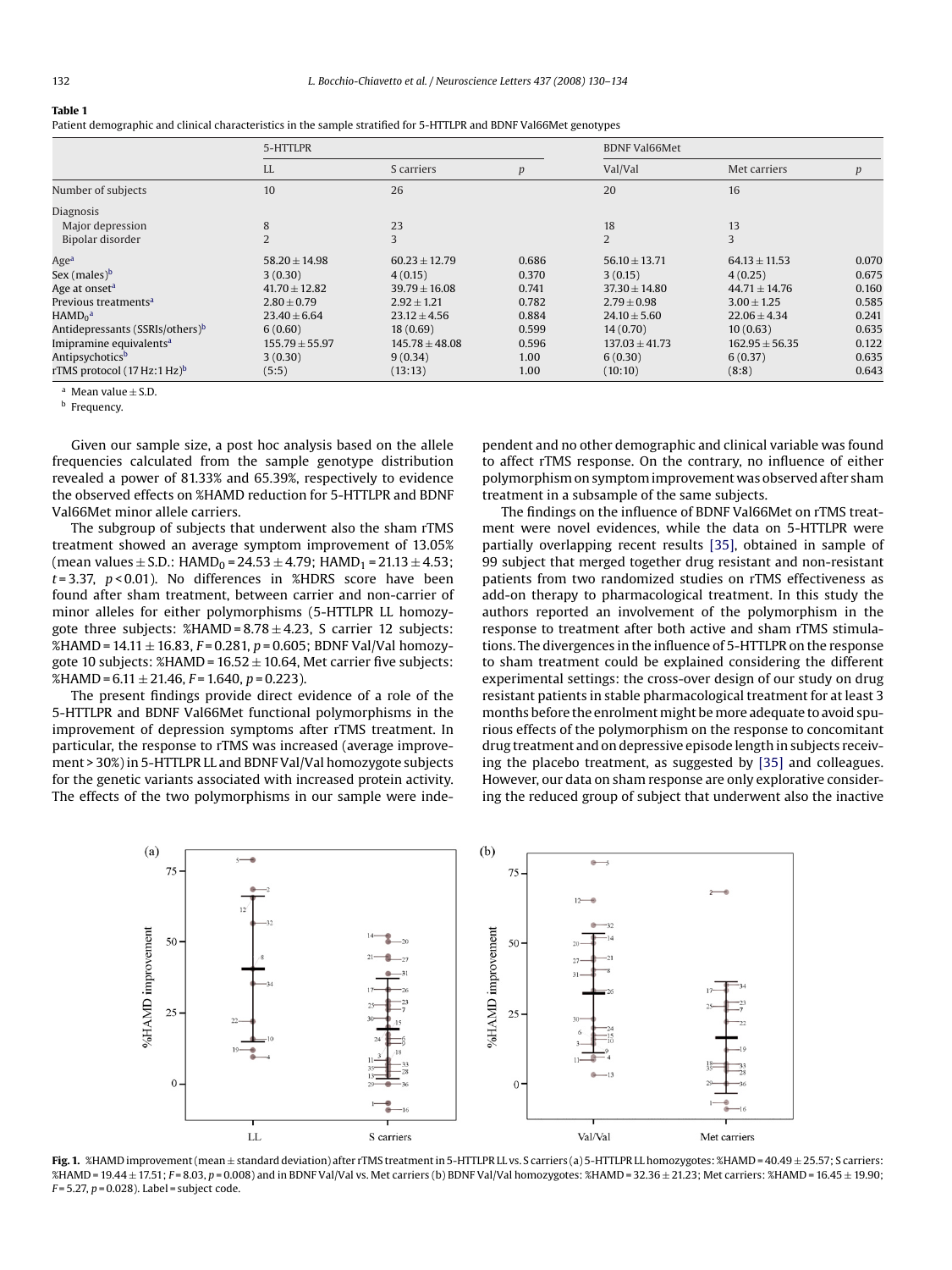<span id="page-3-0"></span>treatment and not allow us to exclude an effect of both polymorphisms on the placebo response.

These genetic variants might influence the response to treatment by affecting molecular rTMS targets. In animal models, rTMS treatment was found to be able to regulate serotonin neurotransmission through the modulation of SLC6A4 mRNA expression [18], a process that might be facilitated by the presence of the 5- HTTLPR L allele. In parallel, both clinical [\[36\]](#page-4-0) and preclinical studies [\[25\]](#page-4-0) evidenced a stimulatory effect of rTMS treatment on BDNF expression and synthesis that might be enhanced by the presence of the Val variant associated with better functionality [11]. Together with their actions on the dynamic profiles, 5-HTTLPR and BDNF Val66Met polymorphisms might contribute to individual differences in rTMS treatment outcome also influencing brain morphological and functional variability [2,29]. 5-HTTLPR S carriers showed decreased anterior cingulate cortex and amygdale volumes, increased volumes in the pulvinar nucleus of the thalamus, as well as functional alterations in limbic circuits, striatal and cortical regions [4,34]. Furthermore, the 5-HTTLPR genotype influenced neural response in the anterior cingulate and dorsolateral prefrontal cortex in depressed patients treated with sleep deprivation combined with light therapy [3]. Similarly, the BDNF Met allele was associated with volume decreases in cortical regions in healthy subjects [\[27\]](#page-4-0) and in transgenic mice [7]. The prefrontal cortex is involved in mood regulation and, generally, unbalanced functioning of the two cortices has been associated with depression symptoms [10], while the ability to non-invasively excite or inhibit focal cortical areas with TMS has been demonstrated by several studies [\[31\].](#page-4-0)

Based upon the above, we hypothesize that 5-HTTLPR and BDNF Val66Met polymorphisms might influence rTMS effectiveness by inducing modifications in brain cortical excitability at the site of stimulation as well as in related areas. In this regard, rTMS measures performed in functional studies evidenced differences in cortical experience-dependent plasticity in subjects stratified for BDNF Val66Met polymorphism [\[20\],](#page-4-0) while 5-HTTLPR LL healthy volunteers treated with citalopram showed increased motor cortex excitability [12]. However, these results should be considered as explorative, since some limitations to the study should be taken into account. In particular, the study sample size was limited. Nevertheless, a post hoc analysis estimated the sample power to be adequate at least for the main analysis on 5-HTTLPR polymorphism, given the magnitude of the observed effect on %HAMD reduction for 5-HTTLPR minor allele carriers. Moreover, the group of patients was heterogeneous, comprising unipolar and bipolar depressed patients with a complex symptomatology, in treatment with different antidepressants. However, the preliminary analysis on our sample revealed that no clinical or demographic characteristics were statistically associated with rTMS response or were differentially distributed among genotypes. Finally, rTMS seems to be effective in treating depression [14], though [13] suggest that at least 4 weeks of treatment are necessary to achieve clinically meaningful benefit. Our experimental protocol was indeed brief (only 5 days) compare to these suggestions, nevertheless we provided that a 5-day treatment was clinically more effective in patients carrying the 5-HTTLPR LL and BDNF Val/Val genotypes, and this may be an important factor to decide treatment duration in future protocols.

In conclusion, further investigations in larger samples with longer follow-up are needed to go beyond these limitations and to evaluate the usefulness in the clinical practice of 5-HTTLPR and BDNF Val66Met genotyping to predict rTMS response. Replications in larger samples will also permit to extend genetic analyses to other polymorphisms in the same genes and to evaluate putative gene–gene synergic effects and interactions with other clinical predictors of effectiveness. Our results provide new findings for the comprehension of biological mechanisms underlying rTMS treatment of depression symptoms and suggest the potential usefulness of "pharmacogenetic" investigation strategies in the optimization of non-pharmacological treatments in mood disorders.

### **Acknowledgement**

This research was supported by a grant from the Italian Ministry of Health.

## **Appendix A. Supplementary data**

Supplementary data associated with this article can be found, in the online version, at [doi:10.1016/j.neulet.2008.04.005.](http://dx.doi.org/10.1016/j.neulet.2008.04.005)

## **References**

- [1] S. Anttila, K. Huuhka, M. Huuhka, R. Rontu, M. Hurme, E. Leinonen, T. Lehtimaki, Interaction between 5-HT1A and BDNF genotypes increases the risk of treatment-resistant depression, J. Neural. Transm. 114 (2007) 1065–1068.
- [2] K.G. Bath, F.S. Lee, Variant BDNF (Val66Met) impact on brain structure and function, Cogn. Affect. Behav. Neurosci. 6 (2006) 79–85.
- [3] F. Benedetti, A. Bernasconi, V. Blasi, M. Cadioli, C. Colombo, A. Falini, C. Lorenzi, D. Radaelli, G. Scotti, E. Smeraldi, Neural and genetic correlates of antidepressant response to sleep deprivation: a functional magnetic resonance imaging study of moral valence decision in bipolar depression, Arch. Gen. Psychiatry 64 (2007) 179–187.
- [4] T. Canli, K. Omura, B.W. Haas, A. Fallgatter, R.T. Constable, K.P. Lesch, Beyond affect: a role for genetic variation of the serotonin transporter in neural activation during a cognitive attention task, Proc. Natl. Acad. Sci. U.S.A. 102 (2005) 12224–12229.
- [5] L.L. Carpenter, Neurostimulation in resistant depression, J. Psychopharmacol. 20 (2006) 35–40.
- [6] A. Caspi, K. Sugden, T.E. Moffitt, A. Taylor, I.W. Craig, H. Harrington, J. McClay, J. Mill, J. Martin, A. Braithwaite, R. Poulton, Influence of life stress on depression: moderation by a polymorphism in the 5-HTT gene, Science 301 (2003) 386– 389.
- [7] Z.Y. Chen, D. Jing, K.G. Bath, A. Ieraci, T. Khan, C.J. Siao, D.G. Herrera, M. Toth, C. Yang, B.S. McEwen, B.L. Hempstead, F.S. Lee, Genetic variant BDNF (Val66Met) polymorphism alters anxiety-related behavior, Science 14 (2006) 140–143.
- [8] CME Institute of Physicians Postgraduate Press Inc., Transcranialmagnetic stimulation: potential new treatment for resistant depression, J. Clin. Psychiatry 68 (2007) 315–330.
- [9] J.L. Couturier, Efficacy of rapid-rate repetitive transcranial magnetic stimulation in the treatment of depression: a systematic review and meta-analysis, J. Psychiatry Neurosci. 30 (2005) 83–90.
- [10] R.J. Davidson, What does the prefrontal cortex "do" in affect: perspectives on frontal EEG asymmetry research, Biol. Psychol. 67 (2004) 219–233.
- [11] M.F. Egan, M. Kojima, J.H. Callicott, T.E. Goldberg, B.S. Kolachana, A. Bertolino, E. Zaitsev, B. Gold, D. Goldman, M. Dean, B. Lu, D.R. Weinberger, The BDNF val66met polymorphism affects activity-dependent secretion of BDNF and human memory and hippocampal function, Cell 112 (2003) 257–269.
- [12] P. Eichhammer, B. Langguth, R. Wiegand, A. Kharraz, U. Frick, G. Hajak, Allelic variation in the serotonin transporter promoter affects neuromodulatory effects of a selective serotonin transporter reuptake inhibitor (SSRI), Psychopharmacology 166 (2003) 294–297.
- [13] P.B. Fitzgerald, T.L. Brown, N.A. Marston, Z.J. Daskalakis, A. De Castella, J. Kulkarni, Transcranial magnetic stimulation in the treatment of depression: a double-blind, placebo-controlled trial, Arch. Gen. Psychiatry 60 (2003) 1002–1008.
- [14] A.A. Gershon, P.N. Dannon, L. Grunhaus, Transcranial magnetic stimulation in the treatment of depression, Am. J. Psychiatry 160 (2003) 835–845.
- M. Gratacos, J.R. Gonzalez, J.M. Mercader, R. de Cid, M. Urretavizcaya, X. Estivill, Brain-derived neurotrophic factor Val66Met and psychiatric disorders: meta-analysis of case-control studies confirm association to substance-related disorders, eating disorders, and schizophrenia, Biol. Psychiatry 61 (2007) 911–922.
- [16] M. Gross, L. Nakamura, A. Pascual-Leone, F. Fregni, Has repetitive transcranial magnetic stimulation (rTMS) treatment for depression improved? A systematic review and meta-analysis comparing the recent vs. the earlier rTMS studies, Acta Psychiatr. Scand. 116 (2007) 165–173.
- [17] A. Heils, A. Teufel, S. Petri, G. Stober, P. Riederer, D. Bengel, K.P. Lesch, Allelic variation of human serotonin transporter gene expression, J. Neurochem. 66 (1996) 2621–2624.
- [18] T. Ikeda, M. Kurosawa, C. Uchikawa, S. Kitayama, N. Nukina, Modulation of monoamine transporter expression and function by repetitive transcranial magnetic stimulation, Biochem. Biophys. Res. Commun. 327 (2005) 218–224.
- [19] J. Kaufman, B.Z. Yang, H. Douglas-Palumberi, D. Grasso, D. Lipschitz, S. Houshyar, J.H. Krystal, J. Gelernter, Brain-derived neurotrophic factor-5-HTTLPR gene